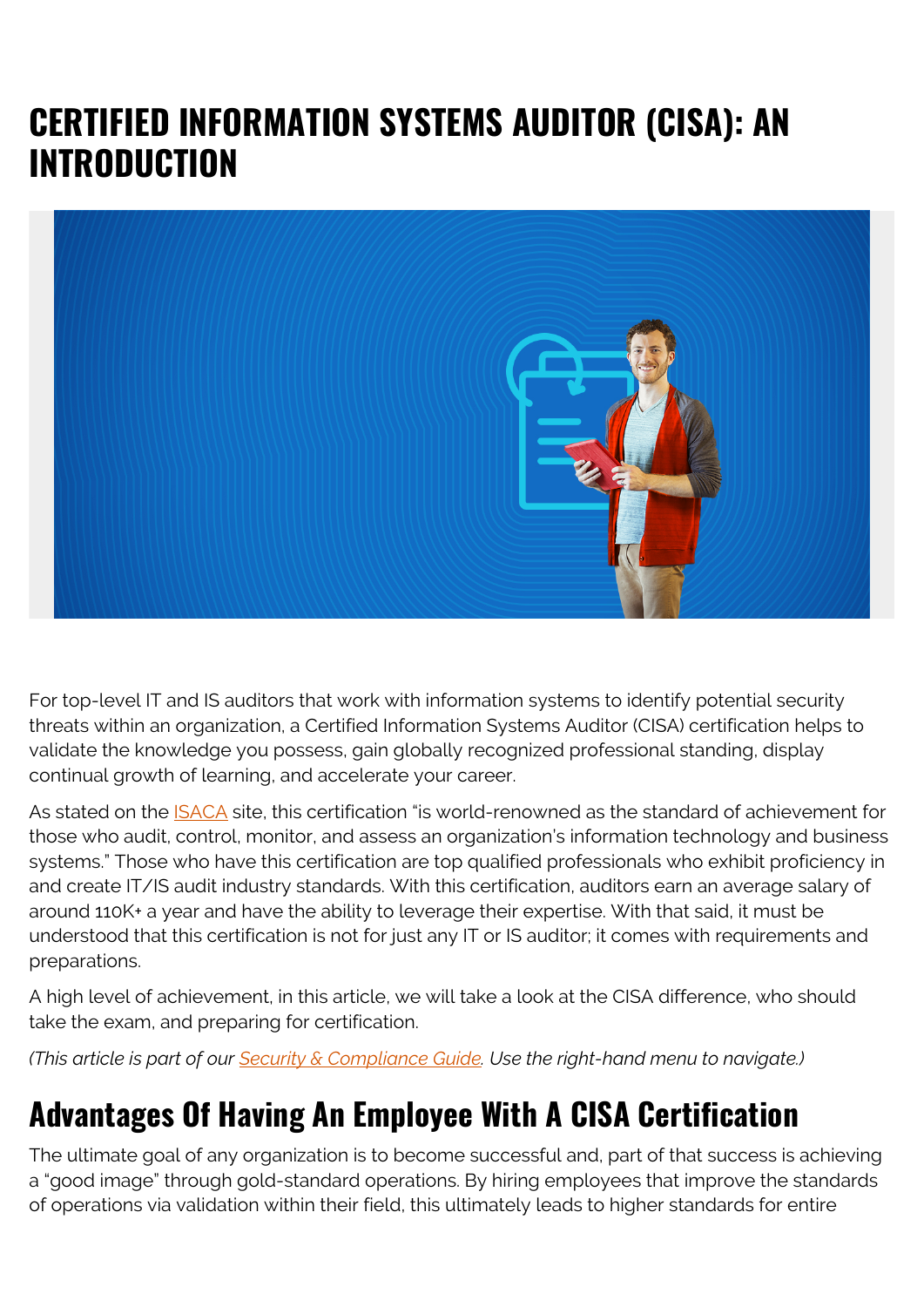teams and growth throughout the whole organization. A rule that can be applied to any expert, certifications always add positive value to the employee and the organization.

Back to Auditors and a CISA certification, confirming the knowledge of an individual person regarding skill in system auditing, assurance, control security, cybersecurity, and governance opens up countless doors for growth. An article from **Business First Family** states that "with a CISA certified employee on board, you are more likely to attract new clients. The ISACA is a globally recognized association, and their CISA certification is coveted by many potential customers. In fact, some customers may exclusively work with businesses who have CISA certified individuals on board." The advantages of hiring a certified employee offers a unique return for which most organizations strive.

#### **Who should take CISA**

As a "world-renowned" certification, there are two parts to gaining the coveted CISA title.

First are the pre-requirements, as explained in an article from [CIO:](https://www.cio.com/article/3387985/cisa-certification-guide-certified-information-systems-auditor-explained.html) all candidates "need at least five years of professional information systems auditing, control or security work experience within the past 10 years. You can receive a waiver for up to three years of experience if you have the following:

- Maximum of one year of IS experience or one year of non-IS auditing experience
- The equivalent of a two- or four-year degree, which can be substituted for one to two years of experience
- A bachelor's degree or master's degree from a university that teaches the ISACA-sponsored curriculum, which can be substituted for one year of experience
- A master's degree in IS or IT from any accredited university, which is equivalent to one year of experience

ISACA also offers exceptions for those who have spent two years as a full-time university instructor in a related field, which can be substituted for one year of experience.

Second, following the pre-requirements is the examination. The examination may be taken before the experience requirements are achieved; however, the candidate will have to wait to be awarded certification until all experience requirements are met.

With that, the people who should seek to achieve this certification must be able to agree to the time constraints and the [Code Of Professional Ethics](https://www.isaca.org/credentialing/code-of-professional-ethics) in addition to actively wanting to develop within the auditor industry. With a requirement after certification to finish 120 hours of CPE every 3 years with at least 20 hours every year, maintaining and achieving this certification is a commitment in and of itself.

# **The Examination**

Separated into five domains spanning 150 multiple choice questions that cover the main job practices of IT and IS audit, control, and security, this exam is graded based on a scale of 200 to 800 points. A candidate must get a score of 450 or higher, within 4 hours, to pass.

#### **The Domains**

1. 21% - The Process Of Auditing Information Systems

The information included in this domain set covers IT audit basics as well as how to plan for audits, administer audits, show the results, and activate a plan.